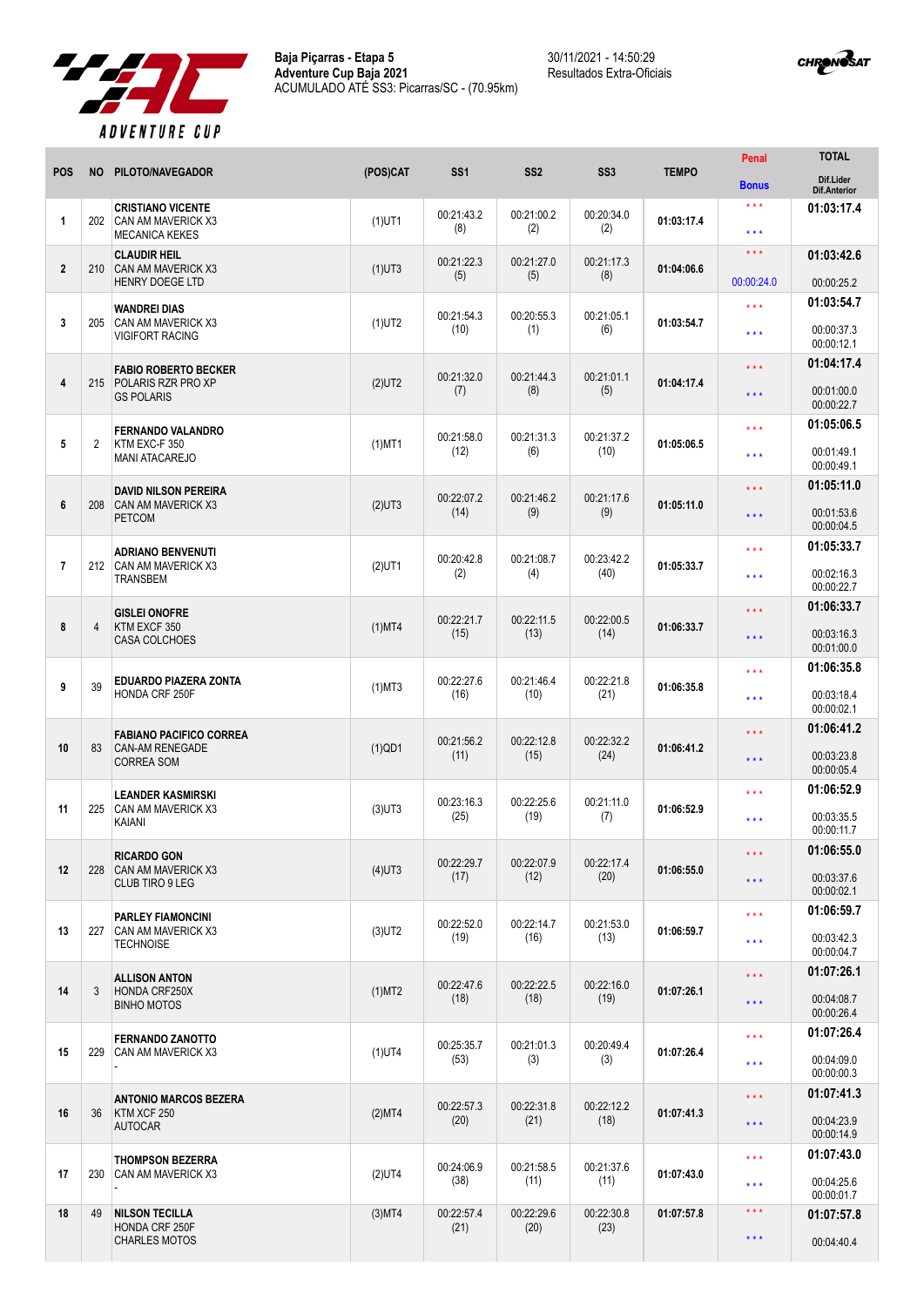|    |                 |                                                                 |              |                    |                    |                    |            |                                                | 00:00:14.8                             |
|----|-----------------|-----------------------------------------------------------------|--------------|--------------------|--------------------|--------------------|------------|------------------------------------------------|----------------------------------------|
| 19 | 50              | <b>RAFAEL ESPINDOLA</b><br>KAWASAKI KX 250F<br>PROTORK-TRANSBEN | $(2)$ MT1    | 00:23:04.5<br>(22) | 00:22:21.4<br>(17) | 00:22:35.5<br>(26) | 01:08:01.4 | $\star \star \star$<br>$***$                   | 01:08:01.4<br>00:04:44.0               |
| 20 | 221             | <b>DANIEL BENDER</b><br><b>CAN AM MAVERICK X3</b>               | $(5)$ UT3    | 00:23:23.6         | 00:22:36.7         | 00:22:06.9         | 01:08:07.2 | $\star \star \star$                            | 00:00:03.6<br>01:08:07.2               |
|    |                 | <b>HUPI</b>                                                     |              | (27)               | (23)               | (15)               |            | $\star \star \star$                            | 00:04:49.8<br>00:00:05.8               |
| 21 | 46              | <b>MAICON ANDRE CEB</b><br>HONDA CRF 250F<br>AMG AUTOMOVEIS     | $(4)$ MT4    | 00:23:10.8<br>(23) | 00:22:33.6<br>(22) | 00:22:38.6<br>(27) | 01:08:23.0 | $***$<br>$***$                                 | 01:08:23.0<br>00:05:05.6               |
|    |                 | <b>GIOVANI MENDES</b>                                           |              | 00:23:27.0         | 00:22:44.1         | 00:22:25.2         |            | $\star \star \star$                            | 00:00:15.8<br>01:08:36.3               |
| 22 | 214             | CAN AM MAVERICK X3<br><b>VIGIFORT RACING</b>                    | $(3)$ UT4    | (28)               | (24)               | (22)               | 01:08:36.3 | $***$                                          | 00:05:18.9<br>00:00:13.3               |
| 23 | $\overline{7}$  | <b>MARCELO CADILHAC</b><br><b>HONDA</b><br><b>ALTAIR MOTOS</b>  | (2)MT3       | 00:23:18.1<br>(26) | 00:22:59.2<br>(27) | 00:22:32.5<br>(25) | 01:08:49.8 | $\star \star \star$<br>$\star$ $\star$ $\star$ | 01:08:49.8<br>00:05:32.4<br>00:00:13.5 |
|    |                 | <b>ROBERTO JUNKES</b>                                           |              | 00:24:43.8         | 00:22:11.9         | 00:22:09.3         |            | $\star \star \star$                            | 01:09:05.0                             |
| 24 | 216             | <b>CAN AM MAVERICK X3</b><br><b>CLINICA SALUS</b>               | $(6)$ UT3    | (45)               | (14)               | (17)               | 01:09:05.0 | $\star \star \star$                            | 00:05:47.6<br>00:00:15.2               |
| 25 | 121             | <b>FERNANDO HENRIQUE SIMOES</b><br>HONDA CRF 250F               | $(3)$ MT $3$ | 00:23:11.6<br>(24) | 00:23:13.9<br>(31) | 00:22:55.7<br>(30) | 01:09:21.2 | $\star \star \star$<br>$***$                   | 01:09:21.2<br>00:06:03.8               |
|    |                 | SIMAO PREPARACOES                                               |              |                    |                    |                    |            |                                                | 00:00:16.2<br>01:09:29.3               |
| 26 | 120             | <b>FABIO ESPERANDIO</b><br><b>CAN-AM RENEGADE</b>               | (2)QD1       | 00:23:30.8<br>(29) | 00:22:54.4<br>(25) | 00:23:04.1<br>(32) | 01:09:29.3 | $\star \star \star$<br>$\star \star \star$     | 00:06:11.9<br>00:00:08.1               |
| 27 | 9               | <b>WESLEY FAGUNDES</b><br>KTM EXC F 250                         | (2)MT2       | 00:23:42.7         | 00:23:00.9         | 00:22:46.5         | 01:09:30.1 | $\star \star \star$                            | 01:09:30.1                             |
|    |                 | PIU MOTOS                                                       |              | (31)               | (28)               | (28)               |            | $***$                                          | 00:06:12.7<br>00:00:00.8               |
| 28 | 40              | <b>FELIPE ALEXANDRE SIMAS</b><br>HONDA CRF 250F                 | $(4)$ MT3    | 00:23:53.4<br>(33) | 00:22:55.1<br>(26) | 00:22:53.4<br>(29) | 01:09:41.9 | $\star \star \star$<br>$\star \star \star$     | 01:09:41.9<br>00:06:24.5<br>00:00:11.8 |
| 29 |                 | <b>MARCELO MAFRA</b>                                            |              | 00:23:42.4         | 00:23:10.0         | 00:23:05.5         |            | $\star \star \star$                            | 01:09:57.9                             |
|    | 47              | HONDA CRF 230<br><b>IMPORTES</b>                                | $(5)$ MT3    | (30)               | (29)               | (33)               | 01:09:57.9 | $\star \star \star$                            | 00:06:40.5<br>00:00:16.0               |
| 30 | 6               | <b>GIU WERMUTH</b><br>KAWASAKI KX 450                           | $(5)$ MT4    | 00:24:04.9<br>(36) | 00:23:10.1<br>(30) | 00:22:59.7<br>(31) | 01:10:14.7 | $\star\star\star$<br>$\star \star \star$       | 01:10:14.7<br>00:06:57.3               |
|    |                 |                                                                 |              |                    |                    |                    |            |                                                | 00:00:16.8<br>01:10:17.5               |
| 31 | 11              | <b>CARILOS FUZON</b><br>KTM SXF 250                             | (3)MT2       | 00:23:50.2<br>(32) | 00:23:14.4<br>(32) | 00:23:12.9<br>(34) | 01:10:17.5 | $\star\star\star$<br>$\star \star \star$       | 00:07:00.1<br>00:00:02.8               |
| 32 | 10 <sup>°</sup> | <b>ROBERTO WAN DALL</b><br>KTM XCF 250                          | $(6)$ MT4    | 00:24:06.1         | 00:23:28.7         | 00:23:14.3         | 01:10:49.1 | $\star\star\star$                              | 01:10:49.1                             |
|    |                 | <b>SERGICAR</b>                                                 |              | (37)               | (35)               | (35)               |            | $\star \star \star$                            | 00:07:31.7<br>00:00:31.6               |
| 33 | 218             | <b>ARTUR HUSCHER</b><br>CAN AM MAVERICK X3<br><b>NILKO</b>      | $(7)$ UT3    | 00:23:53.9<br>(34) | 00:23:21.8<br>(33) | 00:24:10.5<br>(47) | 01:11:26.2 | $\star\star\star$<br>$***$                     | 01:11:26.2<br>00:08:08.8<br>00:00:37.1 |
|    |                 | <b>EDSON TUZINO NOLE</b>                                        |              | 00:24:00.8         | 00:23:48.1         | 00:23:46.2         |            | $\star\star\star$                              | 01:11:35.1                             |
| 34 | 211             | CFMOTO ZFORCE 1000 SPORT<br><b>CFMOTO RACING</b>                | $(1)$ UT5    | (35)               | (37)               | (42)               | 01:11:35.1 | $\star \star \star$                            | 00:08:17.7<br>00:00:08.9               |
| 35 | 18              | <b>MARCO AURELIO CADILHAC</b><br>YAMAHA TTR 230                 | $(6)$ MT3    | 00:24:07.4<br>(39) | 00:23:57.2<br>(38) | 00:23:31.9<br>(39) | 01:11:36.5 | $\star\star\star$<br>$\star \star \star$       | 01:11:36.5<br>00:08:19.1               |
|    |                 | <b>ALTAIR MOTOS</b>                                             |              |                    |                    |                    |            | $***$                                          | 00:00:01.4<br>01:12:07.6               |
| 36 | 22              | <b>JORGE HENRIQUE DA FONSECA</b><br>HONDA CRF 250F<br>EU        | $(7)$ MT3    | 00:25:20.0<br>(51) | 00:23:26.8<br>(34) | 00:23:20.8<br>(37) | 01:12:07.6 | $\star \star \star$                            | 00:08:50.2<br>00:00:31.1               |
| 37 | 30              | <b>CAIO SOUSA</b><br>KAWASAKI KXF 250F                          | (4)MT2       | 00:24:34.3         | 00:24:07.9         | 00:23:46.2         | 01:12:28.4 | $\star \star \star$                            | 01:12:28.4                             |
|    |                 | <b>ZENO AUTO PECAS</b>                                          |              | (41)               | (41)               | (42)               |            | $\star \star \star$<br>$\star\star\star$       | 00:09:10.1<br>00:00:20.8               |
| 38 | 79              | <b>PAULINHO</b><br>CAN-AM RENEGADE                              | $(3)$ QD1    | 00:24:48.6<br>(47) | 00:23:42.2<br>(36) | 00:24:06.4<br>(46) | 01:12:37.2 | $\star \star \star$                            | 01:12:37.2<br>00:09:19.8               |
|    |                 |                                                                 |              |                    |                    |                    |            |                                                |                                        |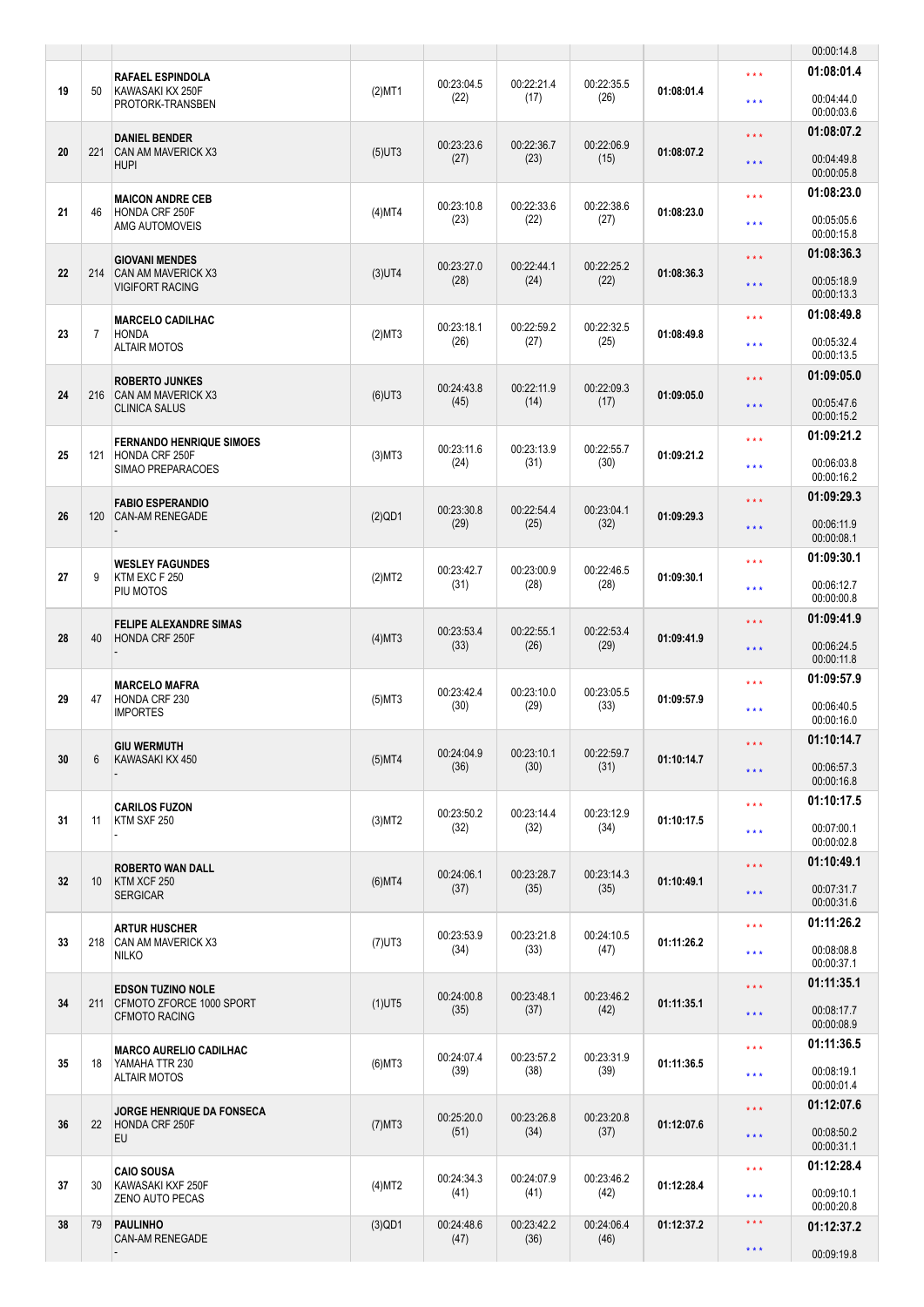|    |     |                                                           |            |                    |                    |                    |            |                                            | 00:00:08.8               |
|----|-----|-----------------------------------------------------------|------------|--------------------|--------------------|--------------------|------------|--------------------------------------------|--------------------------|
| 39 | 213 | <b>EDUARDO MAFRA</b><br><b>CAN AM MAVERICK X3</b>         | $(8)$ UT3  | 00:24:32.7<br>(40) | 00:23:57.6<br>(39) | 00:24:14.5<br>(48) | 01:12:44.8 | $\star \star \star$                        | 01:12:44.8<br>00:09:27.4 |
|    |     | <b>MAFRATEX</b>                                           |            |                    |                    |                    |            | $***$                                      | 00:00:07.6<br>01:12:55.9 |
| 40 | 13  | <b>SANDRO PAGANELLI</b><br>KAWASAKI KLX 450               | $(1)$ MT5  | 00:24:41.3<br>(42) | 00:24:09.8<br>(42) | 00:24:04.8<br>(45) | 01:12:55.9 | $\star \star \star$<br>$\star \star \star$ | 00:09:38.5<br>00:00:11.1 |
|    |     | <b>FERNANDO PYKOCZ</b>                                    |            |                    |                    |                    |            | $\star \star \star$                        | 01:13:33.4               |
| 41 | 8   | KAWASAKI KX 450 XC<br><b>REP PYKOCZ</b>                   | $(7)$ MT4  | 00:24:56.7<br>(48) | 00:24:52.9<br>(46) | 00:23:43.8<br>(41) | 01:13:33.4 | $\star \star \star$                        | 00:10:15.1<br>00:00:37.5 |
|    |     | <b>ITAMAR RODESKI</b>                                     |            | 00:24:44.4         | 00:24:46.6         | 00:24:15.3         |            | $\star \star \star$                        | 01:13:46.3               |
| 42 | 33  | HONDA CRF 250F                                            | $(1)$ MT6  | (46)               | (45)               | (49)               | 01:13:46.3 | $\star \star \star$                        | 00:10:28.9<br>00:00:12.9 |
| 43 | 234 | <b>ALECSANDRO SIZENANDO</b>                               |            | 00:25:12.3         | 00:24:21.5         | 00:24:35.3         |            | $***$                                      | 01:14:09.1               |
|    |     |                                                           | $(4)$ QD1  | (50)               | (43)               | (52)               | 01:14:09.1 | $***$                                      | 00:10:51.7<br>00:00:22.8 |
|    |     | <b>ALEXANDRO PINCEGHER</b>                                |            | 00:24:42.5         | 00:24:57.2         | 00:24:33.3         |            | $\star \star \star$                        | 01:14:13.0               |
| 44 | 16  | HONDA CRF 250F<br><b>EQUIPINHA SC</b>                     | $(2)$ MT6  | (44)               | (47)               | (51)               | 01:14:13.0 | $\star \star \star$                        | 00:10:55.6<br>00:00:03.9 |
|    |     | <b>MARCOS RUDNICK</b>                                     |            | 00:25:03.2         | 00:24:23.3         | 00:25:06.4         |            | $\star \star \star$                        | 01:14:32.9               |
| 45 | 117 | <b>HONDA FOURTRAXX</b><br><b>RUDNICK MOTOS</b>            | (1)QD4     | (49)               | (44)               | (54)               | 01:14:32.9 | $\star \star \star$                        | 00:11:15.5<br>00:00:19.9 |
|    |     | <b>EDENILSON ARTUR GOMES</b>                              |            | 00:27:25.2         | 00:24:00.2         | 00:23:31.8         |            | $\star \star \star$                        | 01:14:57.2               |
| 46 | 20  | KAWASAKI KLX 450<br><b>TEXTIL LIRA</b>                    | $(8)$ MT4  | (61)               | (40)               | (38)               | 01:14:57.2 | $\star \star \star$                        | 00:11:39.8<br>00:00:24.3 |
|    |     | <b>EDER DE SOUZA</b>                                      |            | 00:25:25.0         | 00:25:31.8         | 00:25:22.4         |            | $\star \star \star$                        | 01:16:19.2               |
| 47 | 24  | HONDA CRF 250F<br><b>JANGA MOTOD</b>                      | $(8)$ MT3  | (52)               | (48)               | (57)               | 01:16:19.2 | $\star \star \star$                        | 00:13:01.8<br>00:01:22.0 |
|    |     | <b>CLOVIS LIRA</b><br>YAMAHA 250 FX<br><b>TEXTIL LIRA</b> |            | 00:24:41.6         | 00:28:27.6         | 00:23:14.5         |            | $\star \star \star$                        | 01:16:23.7               |
| 48 | 29  |                                                           | (2)MT5     | (43)               | (63)               | (36)               | 01:16:23.7 | $\star \star \star$                        | 00:13:06.3<br>00:00:04.5 |
|    |     | <b>ALEX TERESK</b>                                        |            | 00:25:37.7         | 00:25:41.7         | 00:25:12.7         |            | $\star \star \star$                        | 01:16:32.1               |
| 49 | 76  | HONDA CRF 250                                             | $(9)$ MT3  | (54)               | (50)               | (55)               | 01:16:32.1 | $***$                                      | 00:13:14.7<br>00:00:08.4 |
|    |     | <b>ALEXANDRE GONCALVES</b>                                |            | 00:26:31.4         | 00:25:35.3         | 00:25:18.4         | 01:17:25.1 | $\star\star\star$                          | 01:17:25.1               |
| 50 | 34  | KTM XCF 250<br><b>VARIANTHE HOMER</b>                     | $(9)$ MT4  | (59)               | (49)               | (56)               |            | $\star \star \star$                        | 00:14:07.7<br>00:00:53.0 |
|    |     | <b>DOUGLAS ANDREY ROCHA</b>                               |            | 00:25:55.4         | 00:25:48.5         | 00:26:01.8         |            | $***$                                      | 01:17:45.7               |
| 51 | 109 | <b>HONDA FOURTRAXX</b><br>ROCHA IMOVEIS                   | (1)QD3     | (56)               | (52)               | (59)               | 01:17:45.7 | $\star \star \star$                        | 00:14:28.3<br>00:00:20.6 |
|    |     | <b>EDUARDO MAJCHSZAK</b>                                  |            | 00:26:29.1         | 00:25:46.1         | 00:25:44.9         |            | $\star \star \star$                        | 01:18:00.1               |
| 52 | 25  | KAWASAKI 450XC<br><b>TOMMY DESIGN</b>                     | $(3)$ MT1  | (58)               | (51)               | (58)               | 01:18:00.1 | $\star \star \star$                        | 00:14:42.7<br>00:00:14.4 |
| 53 | 17  | <b>DIMITRIS RUSEZYK JR</b><br>KAWASAKI KX 450F            | $(10)$ MT4 | 00:25:39.7         | 00:28:09.3         | 00:24:30.2         | 01:18:19.2 | $\star \star \star$                        | 01:18:19.2               |
|    |     |                                                           |            | (55)               | (61)               | (50)               |            | $\star \star \star$                        | 00:15:01.8<br>00:00:19.1 |
|    |     | <b>LUCIANO HODECKER</b>                                   |            | 00:27:11.8         | 00:26:46.6         | 00:26:37.7         |            | $\star\star\star$                          | 01:20:36.1               |
| 54 | 19  | HONDA CRF 230<br><b>HODECKERPLANFIN</b>                   | $(3)$ MT6  | (60)               | (55)               | (60)               | 01:20:36.1 | $\star \star \star$                        | 00:17:18.7<br>00:02:16.9 |
|    |     | <b>ARISTIDES MAFRA</b>                                    |            | 00:20:26.1         | 00:40:00.0         | 00:20:10.4         |            | $\star \star \star$                        | 01:20:36.5               |
| 55 | 201 | CAN AM MAVERICK X3<br>SANAUTICA                           | $(3)$ UT1  | (1)                | (69)               | (1)                | 01:20:36.5 | $***$                                      | 00:17:19.1<br>00:00:00.4 |
|    |     | <b>IVAN KUHNEN</b>                                        |            | 00:21:25.3         | 00:38:55.3         | 00:20:52.4         |            | $\star$ $\star$ $\star$                    | 01:21:13.0               |
| 56 | 206 | <b>CAN AM MAVERICK X3</b><br><b>VIGIFORT RACING</b>       | $(4)$ UT4  | (6)                | (68)               | (4)                | 01:21:13.0 | $\star$ $\star$ $\star$                    | 00:17:55.6<br>00:00:36.5 |
|    |     | <b>RAFAEL VIEIRA</b>                                      |            | 00:27:26.2         | 00:27:25.6         | 00:26:52.2         |            | $\star \star \star$                        | 01:21:44.0               |
| 57 | 63  | KAWASAKI KLX 450<br><b>BACON RACING</b>                   | $(11)$ MT4 | (62)               | (58)               | (62)               | 01:21:44.0 | $\star \star \star$                        | 00:18:26.6<br>00:00:31.0 |
| 58 | 41  | <b>GUSTAVO DA SILVA GUIDINI</b><br>HONDA CRF 230          | $(10)$ MT3 | 00:29:14.1<br>(68) | 00:26:10.3<br>(53) | 00:26:40.3<br>(61) | 01:22:04.7 | $\star$ $\star$ $\star$                    | 01:22:04.7               |
|    |     | <b>SIRICROSS</b>                                          |            |                    |                    |                    |            | $\star$ $\star$ $\star$                    | 00:18:47.3               |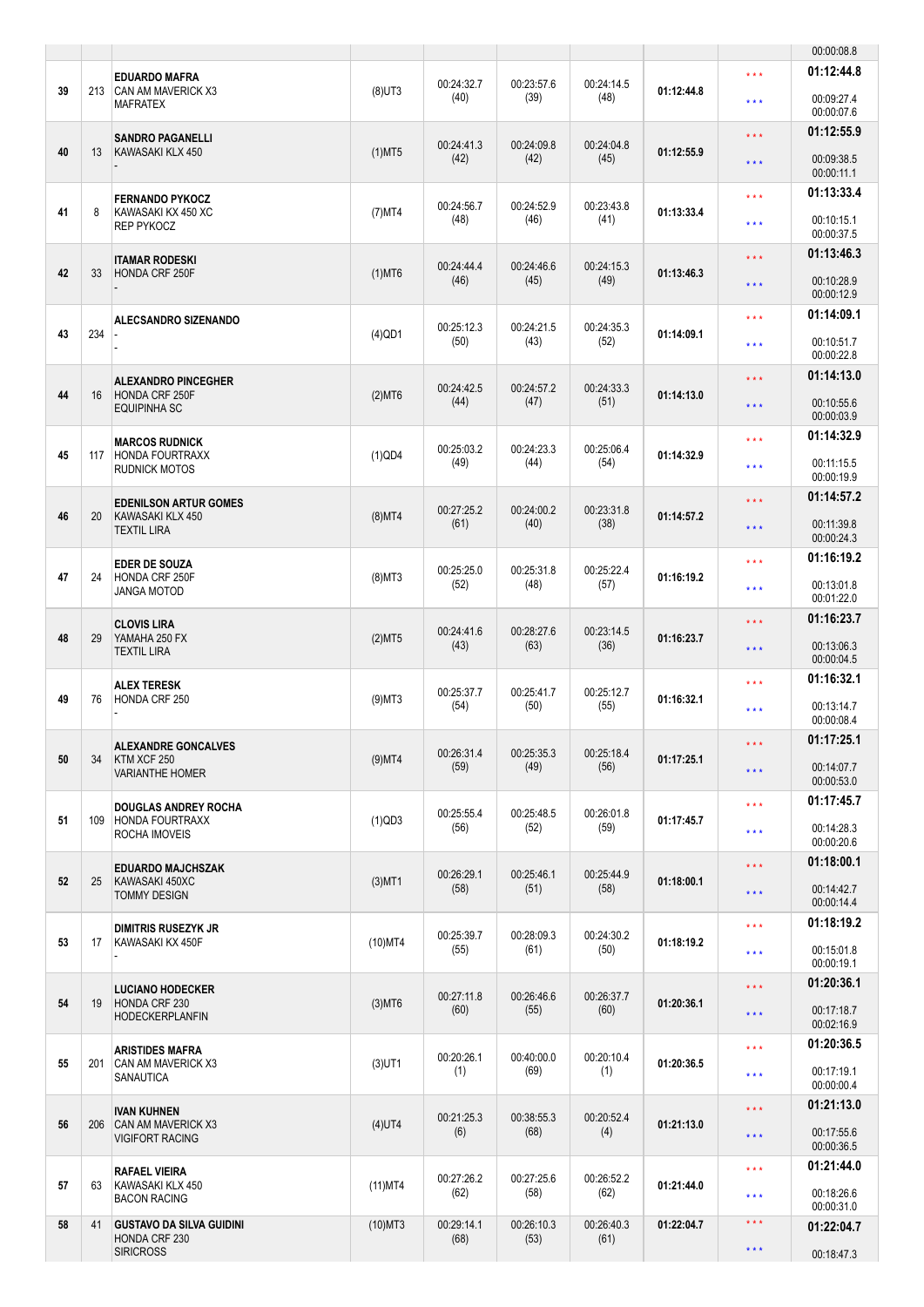|    |              |                                                                            |              |                    |                    |                    |            |                                            | 00:00:20.7               |
|----|--------------|----------------------------------------------------------------------------|--------------|--------------------|--------------------|--------------------|------------|--------------------------------------------|--------------------------|
| 59 | 203          | <b>EDERSON GIRARDI</b><br>CAN AM MAVERICK X3                               | $(4)$ UT2    | 00:20:49.4         | 00:40:00.0         | 00:21:45.6         | 01:22:35.0 | $\star \star \star$                        | 01:22:35.0               |
|    |              | <b>GIRACOR TEXTIL</b>                                                      |              | (3)                | (69)               | (12)               |            | $\star \star \star$                        | 00:19:17.6<br>00:00:30.3 |
| 60 | 116          | <b>EVINICIUS BATISTA CRUZ</b><br><b>CFORCE</b>                             | (2)QD3       | 00:27:55.2<br>(63) | 00:27:14.7<br>(57) | 00:28:24.3<br>(65) | 01:23:34.2 | $\star \star \star$<br>$\star \star \star$ | 01:23:34.2<br>00:20:16.8 |
|    |              | CF FURACAO                                                                 |              |                    |                    |                    |            |                                            | 00:00:59.2<br>01:23:34.3 |
| 61 | 77           | <b>GUILHERME TOMELIN</b><br><b>CAN-AM RENEGADE</b><br><b>TOMELIN RALLY</b> | $(5)$ QD1    | 00:21:59.4<br>(13) | 00:21:34.9<br>(7)  | 00:40:00.0<br>(71) | 01:23:34.3 | $\star \star \star$<br>$***$               | 00:20:16.9<br>00:00:00.1 |
|    |              | <b>VANDERLEI PEIXER</b>                                                    |              |                    |                    |                    |            | $\star \star \star$                        | 01:24:00.3               |
| 62 | 42           | HONDA CRF 250 F<br><b>ORTHOBLU</b>                                         | $(4)$ MT6    | 00:28:18.2<br>(65) | 00:27:59.5<br>(60) | 00:27:42.6<br>(63) | 01:24:00.3 | $\star \star \star$                        | 00:20:42.9<br>00:00:26.0 |
|    |              | <b>NAZARE GUEDERT</b>                                                      |              | 00:29:00.5         | 00:27:54.5         | 00:27:52.2         |            | $\star \star \star$                        | 01:24:47.2               |
| 63 | 48           | YAMAHA YZ 250<br>CA&ACOLA IMOVEI                                           | (12)MT4      | (67)               | (59)               | (64)               | 01:24:47.2 | $***$                                      | 00:21:29.8<br>00:00:46.9 |
|    |              | <b>RICARDO AFFONSO KEIL</b>                                                |              | 00:34:51.9         | 00:26:52.7         | 00:24:45.0         |            | $\star \star \star$                        | 01:26:29.6               |
| 64 | 26           | YAMAHA YZF 400<br><b>CABO MOTOS</b>                                        | $(3)$ MT5    | (74)               | (56)               | (53)               | 01:26:29.6 | $\star \star \star$                        | 00:23:12.2<br>00:01:42.4 |
| 65 | 43           | <b>JOSUE LINCON RAYMUNDO</b><br>HONDA CRF 250F                             | $(5)$ MT6    | 00:28:23.2         | 00:29:27.1         | 00:28:40.9         | 01:26:31.2 | $***$                                      | 01:26:31.2               |
|    |              | <b>JLOG TRANSPORTE</b>                                                     |              | (66)               | (65)               | (67)               |            | $***$                                      | 00:23:13.8<br>00:00:01.6 |
| 66 | 61           | <b>VANDERLEI THELMA</b><br>YAMAHA YZ950                                    | $(4)$ MT5    | 00:28:02.1         | 00:28:36.4         | 00:30:23.9         | 01:27:02.4 | $\star \star \star$                        | 01:27:02.4               |
|    |              |                                                                            |              | (64)               | (64)               | (70)               |            | $\star \star \star$                        | 00:23:44.1<br>00:00:31.2 |
|    |              | <b>CAROLINE RUDNICK</b>                                                    |              | 00:31:00.1         | 00:28:19.1         | 00:28:34.2         |            | $\star \star \star$                        | 01:27:53.4               |
| 67 | 114          | <b>HONDA FOURTRAXX</b><br><b>RUDNICK MOTOS</b>                             | (3)QD3       | (70)               | (62)               | (66)               | 01:27:53.4 | $\star \star \star$                        | 00:24:35.1<br>00:00:51.0 |
|    |              | <b>EDILSON EICHSTADT</b><br>HONDA CRF 250F                                 |              | 00:30:25.9         | 00:30:41.0         | 00:29:47.5         |            | $\star \star \star$                        | 01:30:54.4               |
| 68 | 38           |                                                                            | $(11)$ MT3   | (69)               | (67)               | (69)               | 01:30:54.4 | $\star \star \star$                        | 00:27:36.1<br>00:03:01.0 |
|    |              | <b>CRISTIANE BEHR</b>                                                      |              | 00:32:35.4         | 00:29:46.1         | 00:28:45.9         |            | $\star \star \star$                        | 01:31:07.4               |
| 69 | 37           | HONDA CRF 150<br><b>BEHR MOTOS</b>                                         | $(6)$ MT $6$ | (72)               | (66)               | (68)               | 01:31:07.4 | $***$                                      | 00:27:49.1<br>00:00:13.0 |
| 70 | 44           | <b>LEOPOLDO RIBEIRO</b><br>HONDA CRF 250 X                                 | $(5)$ MT5    | 00:26:06.3         | 00:26:28.1         | 00:40:00.0         | 01:32:34.4 | $\star$ $\star$ $\star$                    | 01:32:34.5               |
|    |              | <b>PIRATRILHAS</b>                                                         |              | (57)               | (54)               | (71)               |            | $\star \star \star$                        | 00:29:17.1<br>00:01:27.1 |
|    |              | <b>GUSTAVO SCHMIDT</b>                                                     |              | 00:20:57.0         | 00:40:00.0         | 00:40:00.0         |            | $\star\star\star$                          | 01:40:57.0               |
| 71 | 204          | POLARIS RZR PRO XP<br><b>SC POLARIS</b>                                    | $(9)$ UT3    | (4)                | (69)               | (71)               | 01:40:57.0 | $\star \star \star$                        | 00:37:39.6<br>00:08:22.5 |
| 72 | 209          | <b>CLODOALDO PATO</b><br>CAN AM MAVERICK X3                                |              | 00:21:46.8         | 00:40:00.0         | 00:40:00.0         | 01:41:46.8 | $\star\star\star$                          | 01:41:46.8               |
|    |              | <b>MEGA ETIQUETAS</b>                                                      | $(5)$ UT4    | (9)                | (69)               | (71)               |            | $\star \star \star$                        | 00:38:29.4<br>00:00:49.8 |
| 73 | 249          | <b>OSCAR SCHMIDT</b><br><b>POLARIS RZR PRO XP</b>                          | $(6)$ UT4    | 00:40:00.0         | 00:40:00.0         | 00:22:08.7         | 01:42:08.7 | $\star \star \star$                        | 01:42:08.7               |
|    |              |                                                                            |              | (75)               | (69)               | (16)               |            | $\star \star \star$                        | 00:38:51.3<br>00:00:21.9 |
|    |              | <b>MARCIOANO MAFRA</b>                                                     |              | 00:40:00.0         | 00:40:00.0         | 00:24:02.7         |            | $\star \star \star$                        | 01:44:02.7               |
| 74 | 32           | YAMAHA YZ 250<br>CACHOPA EVENTOS                                           | $(5)$ MT2    | (75)               | (69)               | (44)               | 01:44:02.7 | $\star \star \star$                        | 00:40:45.3<br>00:01:54.0 |
| 75 | 224          | <b>BERNARDO BENVENUTI</b><br>SPORT 100 CANAAN                              | $(2)$ UT5    | 00:31:40.3         | 00:40:00.0         | 00:40:00.0         | 01:51:40.3 | $\star \star \star$                        | 01:51:40.3               |
|    |              | TRANSBEM                                                                   |              | (71)               | (69)               | (71)               |            | $\star \star \star$                        | 00:48:22.9<br>00:07:37.6 |
| 76 | 14           | <b>ALAN FERREIRA</b><br>HONDA CRF 250F                                     | $(7)$ MT6    | 00:34:25.3         | 00:40:00.0         | 00:40:00.0         | 01:54:25.3 | $\star$ $\star$ $\star$                    | 01:54:25.3               |
|    |              | SC <sub>27</sub>                                                           |              | (73)               | (69)               | (71)               |            | $\star\star\star$                          | 00:51:07.9<br>00:02:45.0 |
|    |              | <b>LOANDRO ANTON</b>                                                       |              | 00:40:00.0         | 00:40:00.0         | 00:40:00.0         |            | $\star\star\star$                          | 02:00:00.0               |
| 77 | $\mathbf{1}$ | KTM EXCF 250<br><b>PROTORK - KTM</b>                                       | $(4)$ MT1    | (75)               | (69)               | (71)               | 02:00:00.0 | $\star \star \star$                        | 00:56:42.6<br>00:05:34.7 |
| 78 | 5            | <b>FABRICIO THEISS</b><br>HONDA CRF250F                                    | $(12)$ MT3   | 00:40:00.0<br>(75) | 00:40:00.0<br>(69) | 00:40:00.0<br>(71) | 02:00:00.0 | $\star$ $\star$ $\star$                    | 02:00:00.0               |
|    |              | <b>RUDNICK MOTOS</b>                                                       |              |                    |                    |                    |            | $\star\star\star$                          | 00:56:42.6               |